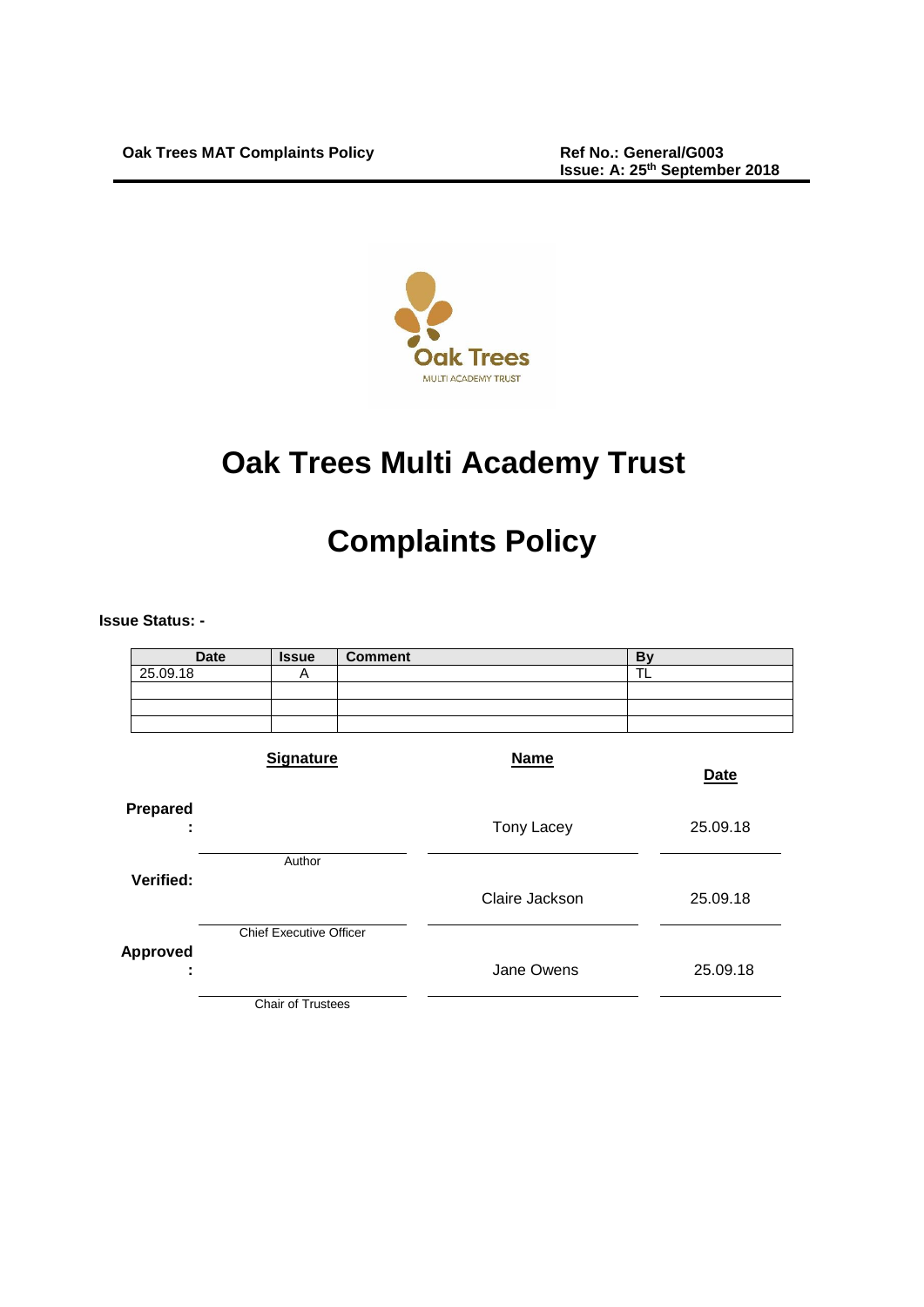#### **Introduction**

This policy provides the framework within which parents/carers of pupils at each school and non-parents/carers may raise a complaint and have confidence that it will be considered seriously and dealt with appropriately. This policy outlines the system and route for complainants to make the school aware of their concerns. Oak Trees Multi Academy Trust has a strong commitment towards working in positive partnership with the whole school community. We need to ensure that we comply with DfE requirements about handling complaints.

It is important for complainants to decide whether their complaint is worthy of using the Oak Trees Multi Academy Trust complaint procedure. It may be worth asking the question, **'Is this a concern or a complaint?'** The answer to this question should help a complainant know how best to deal with the issue. Whatever the answer, complainants should aim to deal with issues as informally as possible; ideally face to face with a member of staff at an appropriate time which has been mutually agreed. Our formal complaints procedure is only necessary if efforts to resolve the concern informally are unsuccessful. Where an individual may feel that an issue has not been dealt with appropriately, it is important for all involved, that there is a clear and transparent process for a complaint to be investigated and followed up.

### **Policy Principles**

- To encourage resolution of problems by **informal** means wherever possible
- To be easily **accessible** and **publicised**
- To be **simple** to understand and use
- To be **impartial**
- To be **non-adversarial**
- To allow **swift** handling with established **time-limits** for action and keeping people informed of the progress
- To ensure a full and **fair** investigation by an independent person where necessary
- To respect people's desire for **confidentiality (no use of social media to highlight complaint)**
- To address all the points at issue and provide an **effective** response and **appropriate**  redress

This procedure will be relied upon in respect of all complaints against the school except in the following areas, where separate policies and procedures exist:

- Child protection allegations
- Exclusions
- Admissions

Details of these policies and procedures can be found on the website for each school in the Multi Academy Trust.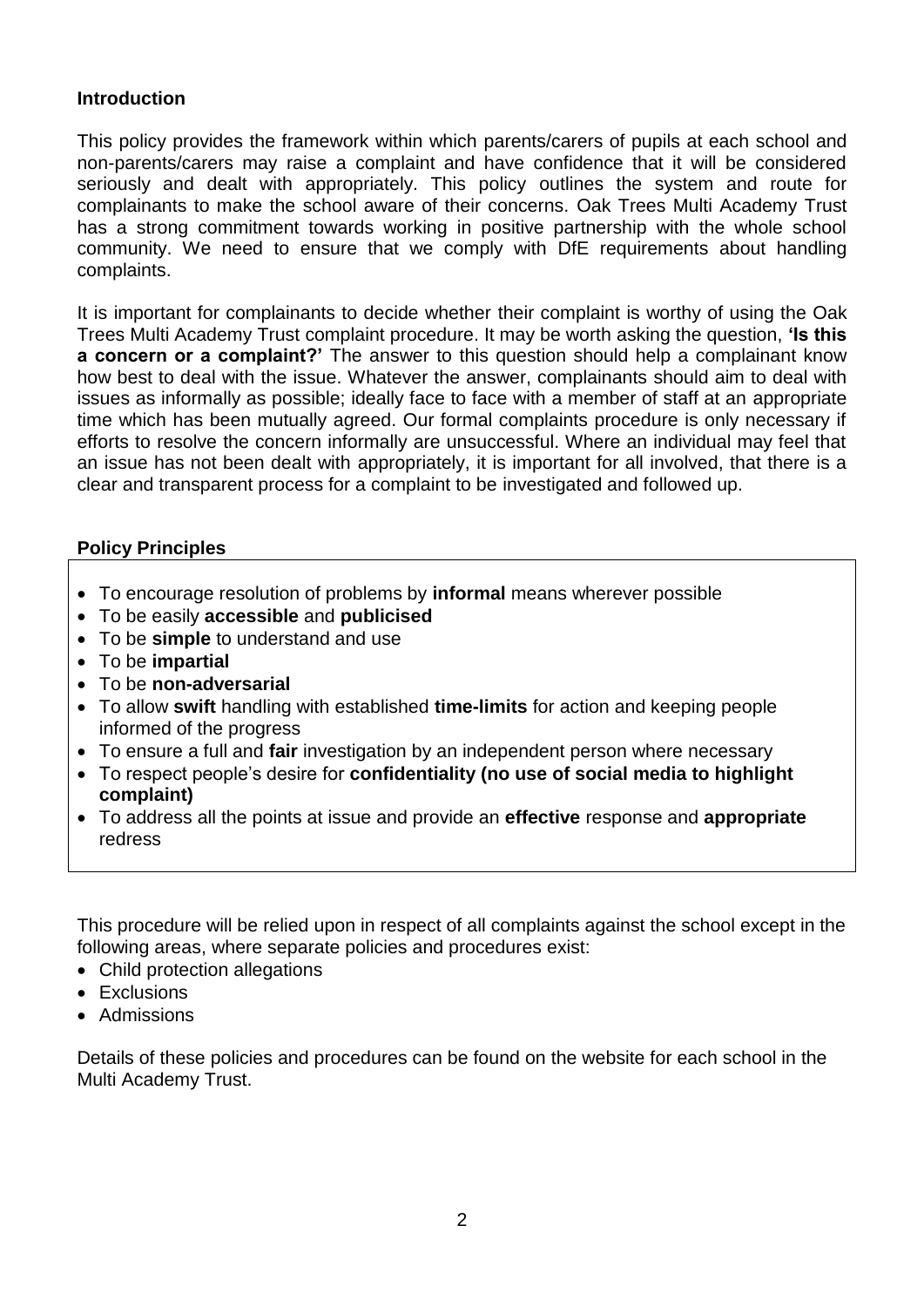## **Stages of Complaint for Parents/Carers**

There are 4 stages to the academy complaint procedure for parents/carers of pupils at the school. Stages 1 and 2 are informal. Stages 3 and 4 are formal. Complainants who have missed out stages in the procedure will be referred back to the appropriate stage.

| <b>Stage One</b><br><b>Informal</b>           | If you have concerns about any aspect of your child's education and/or welfare<br>you should first raise these concerns with the relevant member of staff, their<br>immediate manager or a senior manager in an attempt to resolve the issue.<br>This can be done by seeing the member of staff at the end of the school day or<br>by telephoning the school office to make an appointment.                                                                                                                                                                                                                                                                                                                                                                                                                              |
|-----------------------------------------------|--------------------------------------------------------------------------------------------------------------------------------------------------------------------------------------------------------------------------------------------------------------------------------------------------------------------------------------------------------------------------------------------------------------------------------------------------------------------------------------------------------------------------------------------------------------------------------------------------------------------------------------------------------------------------------------------------------------------------------------------------------------------------------------------------------------------------|
|                                               |                                                                                                                                                                                                                                                                                                                                                                                                                                                                                                                                                                                                                                                                                                                                                                                                                          |
| Stage Two<br><b>Informal</b>                  | If you are not satisfied after Stage 1, write to the Headteacher who will<br>investigate the complaint and respond in writing within ten (10) school days.                                                                                                                                                                                                                                                                                                                                                                                                                                                                                                                                                                                                                                                               |
|                                               | If your complaint relates to the Headteacher, write to the Chair of the Local<br>Governing Body in a sealed envelope with 'confidential' written on it via the<br>school office, and s/he will arrange for the complaint to be investigated and<br>respond within ten (10) school working days. The Chair may call upon a<br>governor with specific expertise to review or undertake the investigation. See<br>'Complaint Form' to structure your complaint.                                                                                                                                                                                                                                                                                                                                                             |
|                                               | Complainant has fifteen (15) school working days to consider the decision<br>before implementing Stage 3. If no response is received within fifteen (15)<br>school working days, it will be deemed that the decision is accepted and the<br>case will be closed.                                                                                                                                                                                                                                                                                                                                                                                                                                                                                                                                                         |
|                                               |                                                                                                                                                                                                                                                                                                                                                                                                                                                                                                                                                                                                                                                                                                                                                                                                                          |
| <b>Stage</b><br><b>Three</b><br><b>Formal</b> | If you are not satisfied after Stage 2, write to the Chair of the Local Governing<br>Body by completing the 'Complaint Form' and sending it via the school office in<br>a sealed envelope with 'confidential' written on it, who will convene a<br>Complaints Panel of at least three (3) people who were not directly involved in<br>the matter being complained about; one of whom must be independent of the<br>management and running of the school and one of whom must be a member of<br>the Board of Trustees of Oak Trees Multi Academy Trust. The panel will hear<br>the complaint within fifteen (15) school working days. Neither the<br>Headteacher/Principal nor the Chair of the Local Governing Body can be<br>members of the panel as they will already have been involved in handling the<br>complaint. |
|                                               | The Complaints Panel is the last school/Trust-based stage of the complaints<br>process, and is not convened to merely rubber-stamp previous decisions. The<br>panel may regulate its own procedure and implement a process at this stage<br>which is appropriate to the complaint being made. You will be entitled to attend<br>the panel hearing and be accompanied if you so wish. This meeting will be<br>clerked and those concerned will be allowed to bring witnesses if this is<br>appropriate. The panel will give a decision in writing without delay or within ten<br>(10) school working days of the hearing to you. A copy of the decision will be<br>forwarded to any persons who are the subject of your complaint and the<br>Headteacher/Principal.                                                       |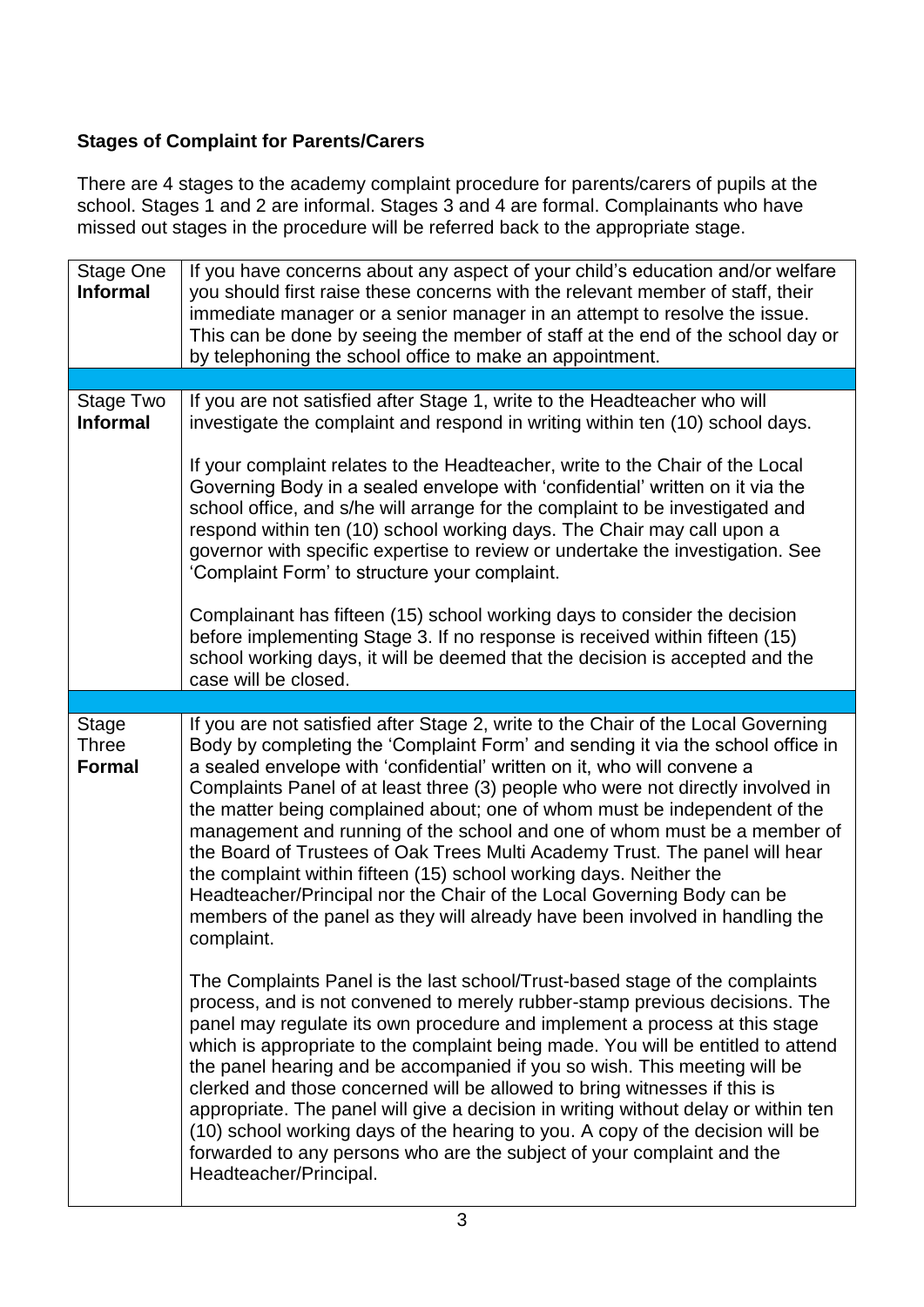|                             | * No meetings will be tape recorded. This will be stated at the commencement<br>of the meeting before the Governing Body and that if the complainant does still<br>go ahead and records the meeting it will not be considered as part of the<br>complaint investigation.                                                                                                                                                                                                                                                                                                                                                                                                                                                                                                                                                                                                                                                                                                                                                               |
|-----------------------------|----------------------------------------------------------------------------------------------------------------------------------------------------------------------------------------------------------------------------------------------------------------------------------------------------------------------------------------------------------------------------------------------------------------------------------------------------------------------------------------------------------------------------------------------------------------------------------------------------------------------------------------------------------------------------------------------------------------------------------------------------------------------------------------------------------------------------------------------------------------------------------------------------------------------------------------------------------------------------------------------------------------------------------------|
|                             |                                                                                                                                                                                                                                                                                                                                                                                                                                                                                                                                                                                                                                                                                                                                                                                                                                                                                                                                                                                                                                        |
| Stage Four<br><b>Formal</b> | The results of the hearing will be final and following ratification of the outcome,<br>you will be advised that the matter is closed as far as the school/Trust is<br>concerned.<br>Complaints about the school failing to comply with this procedure or failing to<br>comply with the obligations in its Funding Agreement with The Secretary of<br>State for Education may be made to the Education Funding Agency (EFA). The<br>EFA will consider complaints that fall into any of the following three categories:<br>1. where there is undue delay or the school does not comply with its own<br>complaints procedure when considering a complaint<br>2. where the academy is in breach of its funding agreement with the Secretary<br>of State<br>3. where an academy has failed to comply with any of its legal obligation<br>The EFA will normally only consider complaints when every stage of the above<br>process has been completed.<br>Further details can be found at<br>ww.education.gov.uk/aboutdfe/complaintsprocedure |
|                             |                                                                                                                                                                                                                                                                                                                                                                                                                                                                                                                                                                                                                                                                                                                                                                                                                                                                                                                                                                                                                                        |

#### **Academy Complaint Procedure for Non Parents/Carers**

If you have concerns about the school raise these concerns with the Headteacher/Principal in an attempt to resolve the issue by telephoning the school office to make an appointment. If you are not satisfied by the response write to the Chair of the Local Governing Body in a sealed envelope with 'confidential' written on it via the school office and s/he will arrange for the complaint to be investigated and respond within ten (10) school working days. The Chair may call upon a governor with specific expertise to review or undertake the investigation. There is no right to appeal at the end of this stage.

#### **Investigating Complaints**

At each stage of the investigation process, the person investigating the complaint ensures that they:

- establish what has happened so far, and who has been involved;
- clarify the nature of the complaint and what remains unresolved;
- meet with the complainant or contact them (if unsure or further information is necessary);
- clarify what the complainant feels would put things right;
- interview those involved in the matter and/or those complained of, allowing them to be accompanied if they wish;
- conduct the interview with an open mind and be prepared to persist in the questioning; and
- keep notes of the interview.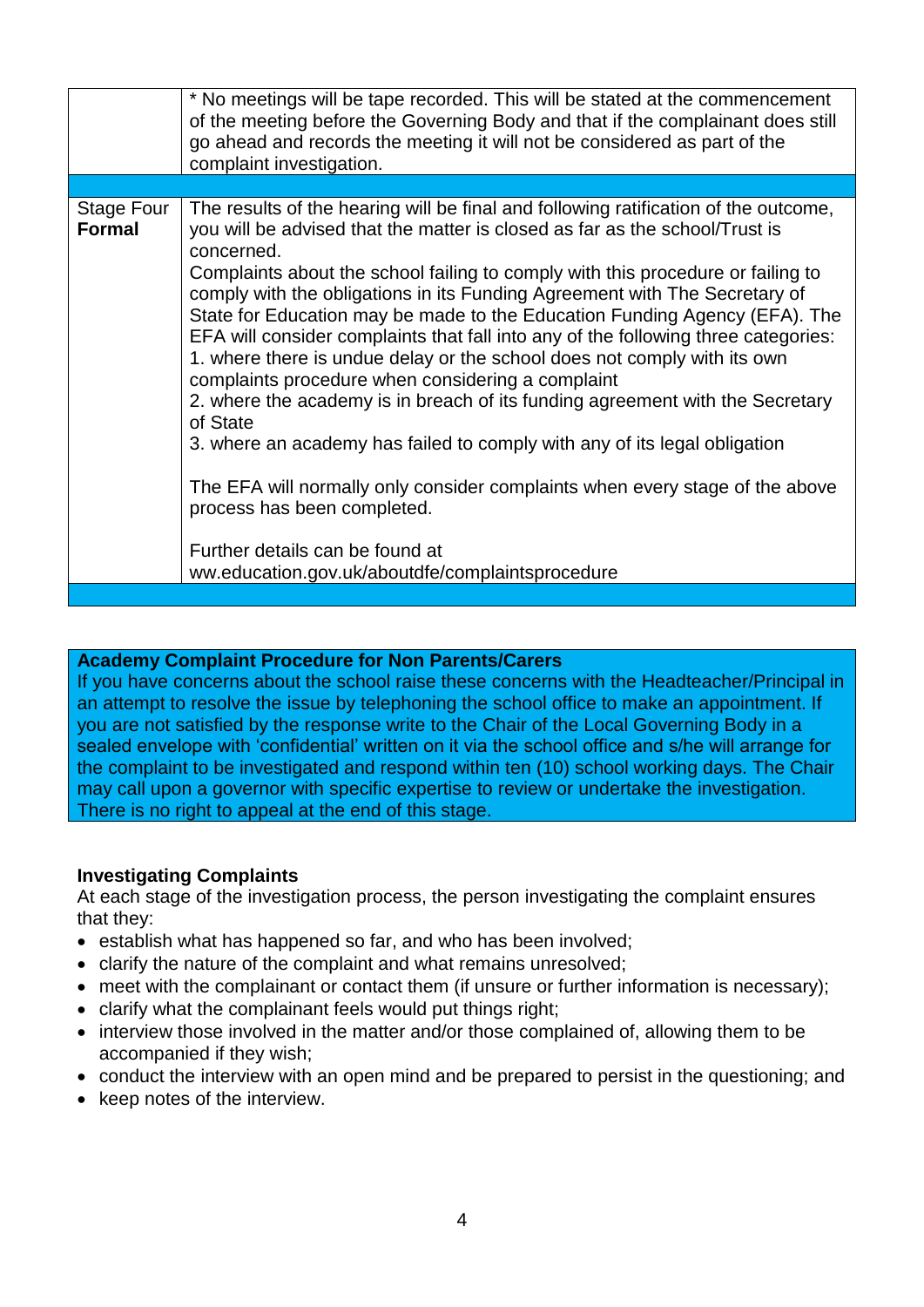### **Resolving Concerns and Complaints**

When there are particular concerns which complainants wish to share, the school encourages them to contact the school by telephone or email/letter so that the matter can be dealt with quickly and informally.

For clarity: there is a difference between a concern and a complaint.

- Concerns ought to be handled, if at all possible, without the need for formal procedures.
- Complaints will be dealt with openly, fairly, promptly and without prejudice.
- The School reserves the right to treat communications with parents as formal complaints even if parents/carers do not request this in the communication.

At each stage in the Complaints procedure schools will keep in mind ways in which a concern or complaint can be resolved. It might be sufficient to acknowledge that the complaint is valid in whole or in part. In addition, it may be appropriate to offer one or more of the following, an:

- apology;
- explanation as to why something happens in the way it does;
- admission that the situation could have been handled differently or better;
- assurance that the event complained of will not recur:
- explanation of the steps that have been taken to ensure that it will not happen again;
- undertaking to review school policies in light of the complaint.

#### **Vexatious Complaints**

There will be occasions when, despite all stages of the procedure having been followed, the complainant remains dissatisfied. If the complainant tries to reopen the same or substantially the same or any other issue where the Chair of the local governing body reasonably believes that the aim of the complainant is to cause stress to the school or is unreasonably made, the Chair of the local governing body will inform them in writing that the procedure has been exhausted and that the matter is now closed in accordance with the following procedure:

**Stage 1**- if the communication/complaint from a single person meets our definition of vexatious or persistent complaint (see below), a warning letter will be issued setting this out and expressing a view that if the behaviour does not change, we will deem the complaints vexatious and that a person's right to access the complaints procedure or communicate with the school will be restricted.

**Stage 2** - if the behaviour continues, the following restrictions will be put in place - email contact via a specific address or communication in writing only; meetings with two members of staff; calls to a specific person; no need to acknowledge letters etc. As long as the parent still receives necessary information about the child, the other restrictions are within the school's discretion. Obviously, if the letters become threatening etc., then police involvement, action under Protection from Harassment Act 1997, would have to be considered.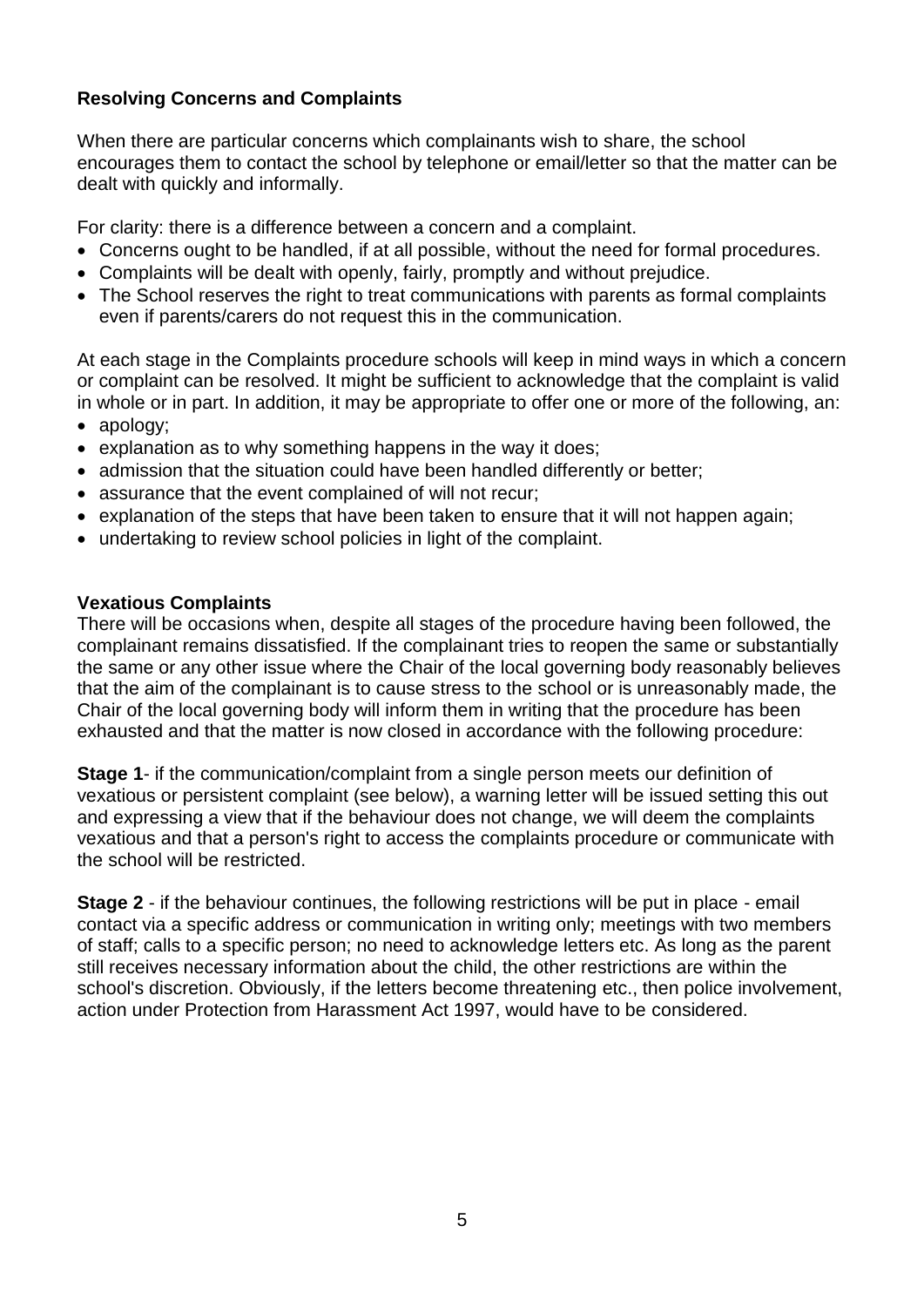**Vexatious complaints -** are complaints made, regardless of their merits, solely to harass, worry or annoy the person / organisation subject of the complaint. It may take the form of a primary frivolous complaint or may be the repetitive, burdensome, and unwarranted filing of meritless complaints. Filing vexatious complaints is considered an abuse of the school's complaints system and may result in stage 1 and/or stage 2 above being taken against the complainer.

A single complaint, even a frivolous one, is usually not enough to raise a complainant to the level of being declared vexatious.

#### **Publication of Procedure**

This procedure will be made available on the website for each school in Oak Trees Multi Academy Trust and the Trust Website at [www.oaktreesmat.co.uk.](http://www.oaktreesmat.co.uk/) Copies will be made available to anyone who asks for it via the school offices.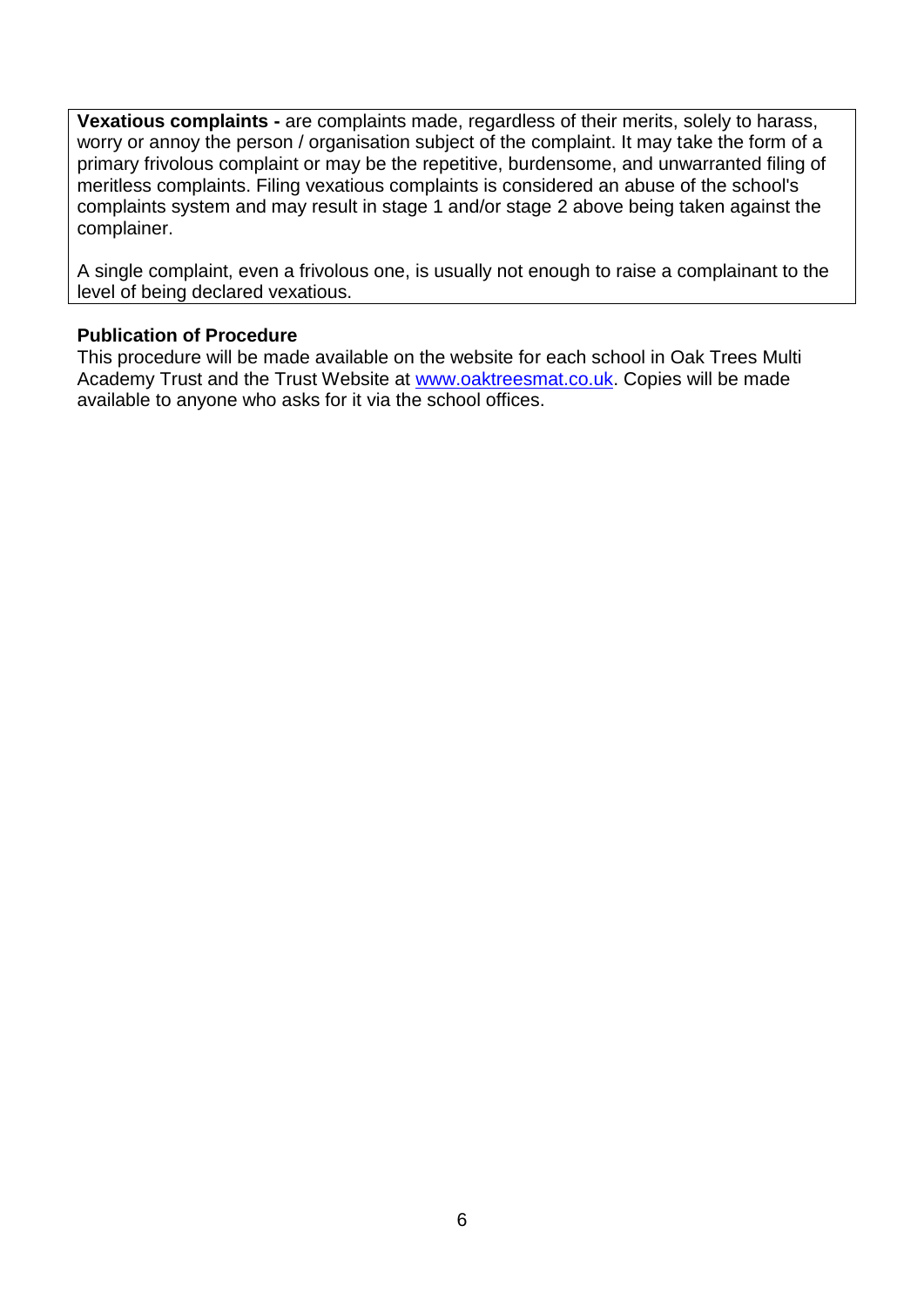# **Complaint Form**

Please complete and return to the Headteacher (Stage Two Informal) or the Chair of the local governing body (Stage Three Formal), who will acknowledge receipt and explain what action will be taken.

| Your name:                                                        |             |                                                                                           |  |  |  |  |
|-------------------------------------------------------------------|-------------|-------------------------------------------------------------------------------------------|--|--|--|--|
| Child's name:                                                     | Year Group: |                                                                                           |  |  |  |  |
| Your relationship with the child:                                 |             |                                                                                           |  |  |  |  |
| <b>Address:</b>                                                   |             |                                                                                           |  |  |  |  |
|                                                                   |             |                                                                                           |  |  |  |  |
|                                                                   |             |                                                                                           |  |  |  |  |
| Telephone number:                                                 | (daytime)   | (evening)                                                                                 |  |  |  |  |
| Please give details of your complaint                             |             | (Include details of actions already taken by the school to try and resolve the situation) |  |  |  |  |
|                                                                   |             |                                                                                           |  |  |  |  |
|                                                                   |             |                                                                                           |  |  |  |  |
|                                                                   |             |                                                                                           |  |  |  |  |
|                                                                   |             |                                                                                           |  |  |  |  |
|                                                                   |             |                                                                                           |  |  |  |  |
|                                                                   |             |                                                                                           |  |  |  |  |
|                                                                   |             |                                                                                           |  |  |  |  |
| What actions do you feel might resolve the problem at this stage? |             |                                                                                           |  |  |  |  |
|                                                                   |             |                                                                                           |  |  |  |  |
|                                                                   |             |                                                                                           |  |  |  |  |
|                                                                   |             |                                                                                           |  |  |  |  |
|                                                                   |             |                                                                                           |  |  |  |  |
|                                                                   |             |                                                                                           |  |  |  |  |
|                                                                   |             |                                                                                           |  |  |  |  |